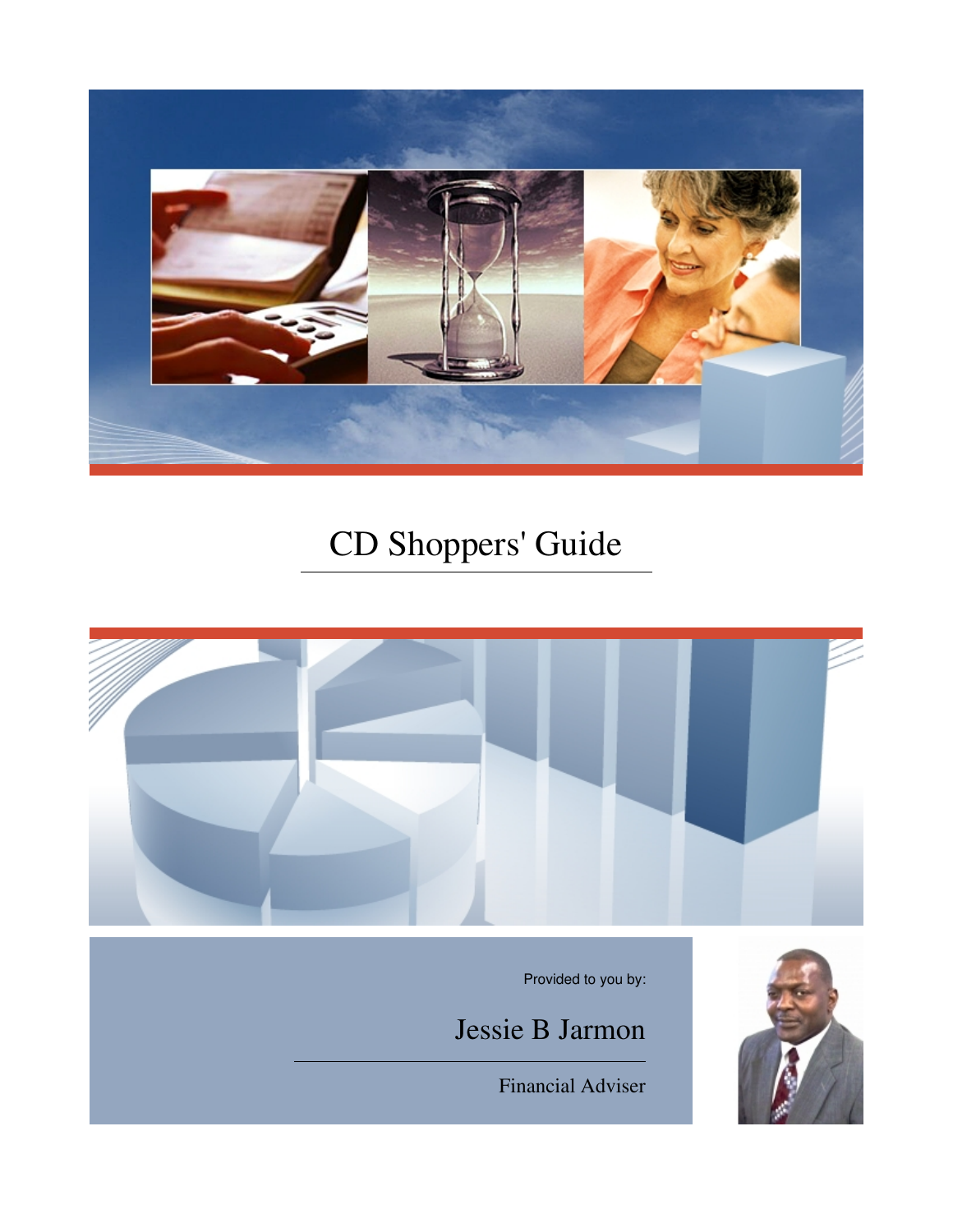## CD Shoppers' Guide

Written by Javelin Marketing, Inc.

Presented by

Jessie B Jarmon **Financial Adviser** 6575473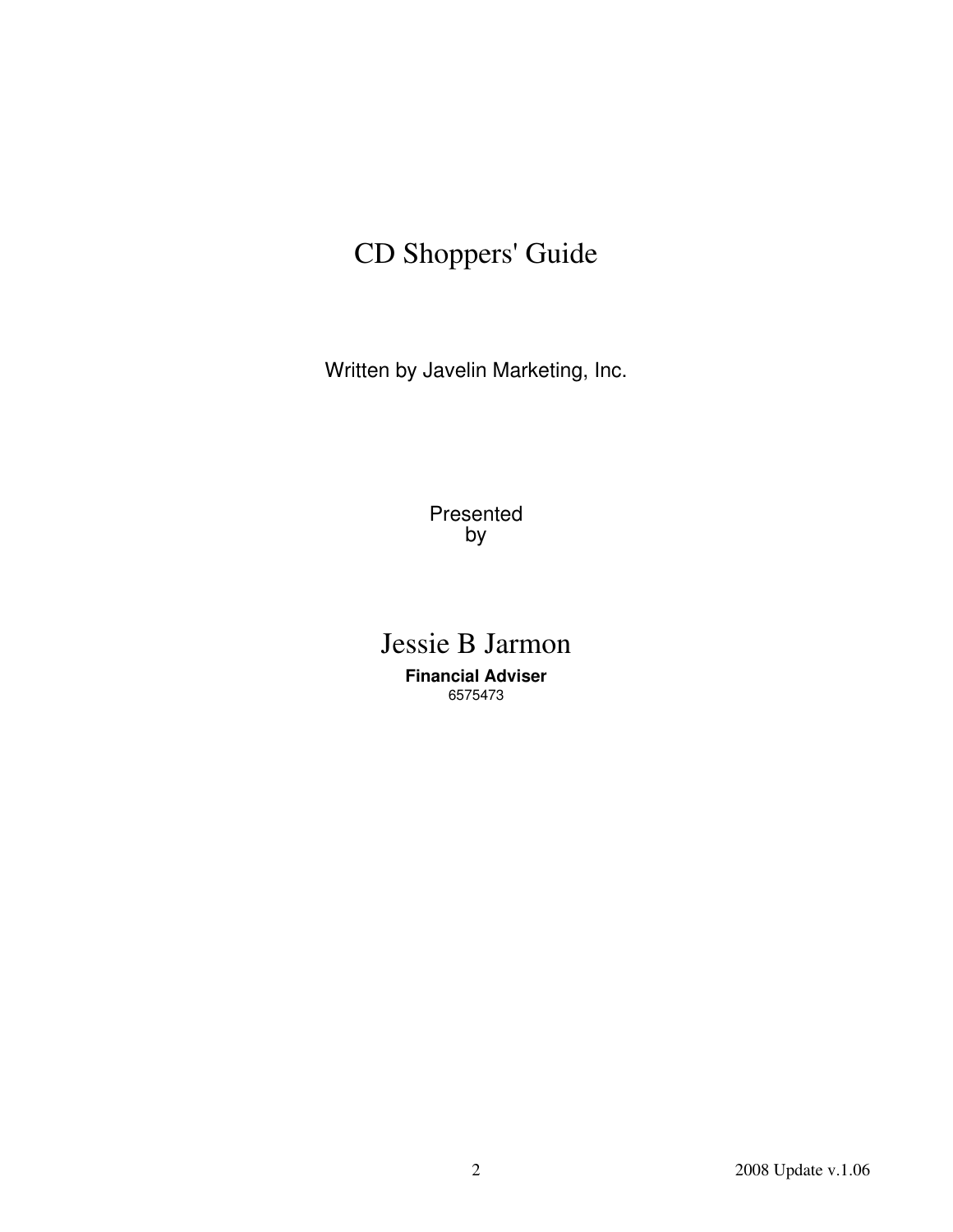## **Where to Obtain Higher Paying CDs**

Are you disturbed by the rates on CDs issued at your bank? There's something you can do about it.

 Many banks are FDIC insured, just like your local bank. Shop around for the best Certificates of Deposit. Check out other banks and saving institutions in your neighborhood, and in other states. Their rates could be higher than what you can get locally. In fact, the highest rates offered by some banks could be 40% higher than national averages... sometimes more.1

 How do you shop for a competitive rate? You could spend hours searching the Internet and maybe find a few. Or, you could call us and get a more comprehensive listing of CDs available right now. That list will show you CDs of various maturities and types. Just like at your local bank, your principal is returned at maturity. You receive interest every month or calendar quarter, depending on your desires.

 To get a current list, you can contact the representative that provided this booklet. Before we get started, please note that some CDs may be callable prior to maturity and therefore carry interest rate risk. Brokered CDs are typically subject to transaction costs not generally associated with bank CDs. Early withdrawal from any CD prior to maturity may be subject to early withdrawal penalties. Also, interest earned from a CD that is not held in a qualified retirement account is subject to federal and sometimes state income taxes.

To learn more about CDs that pay higher rates, turn to the next page and read about callable CDs...

<sup>1</sup> http://www.bankrate.com , 2/04/08. Average six month CD=3.33%, highest=4.78%.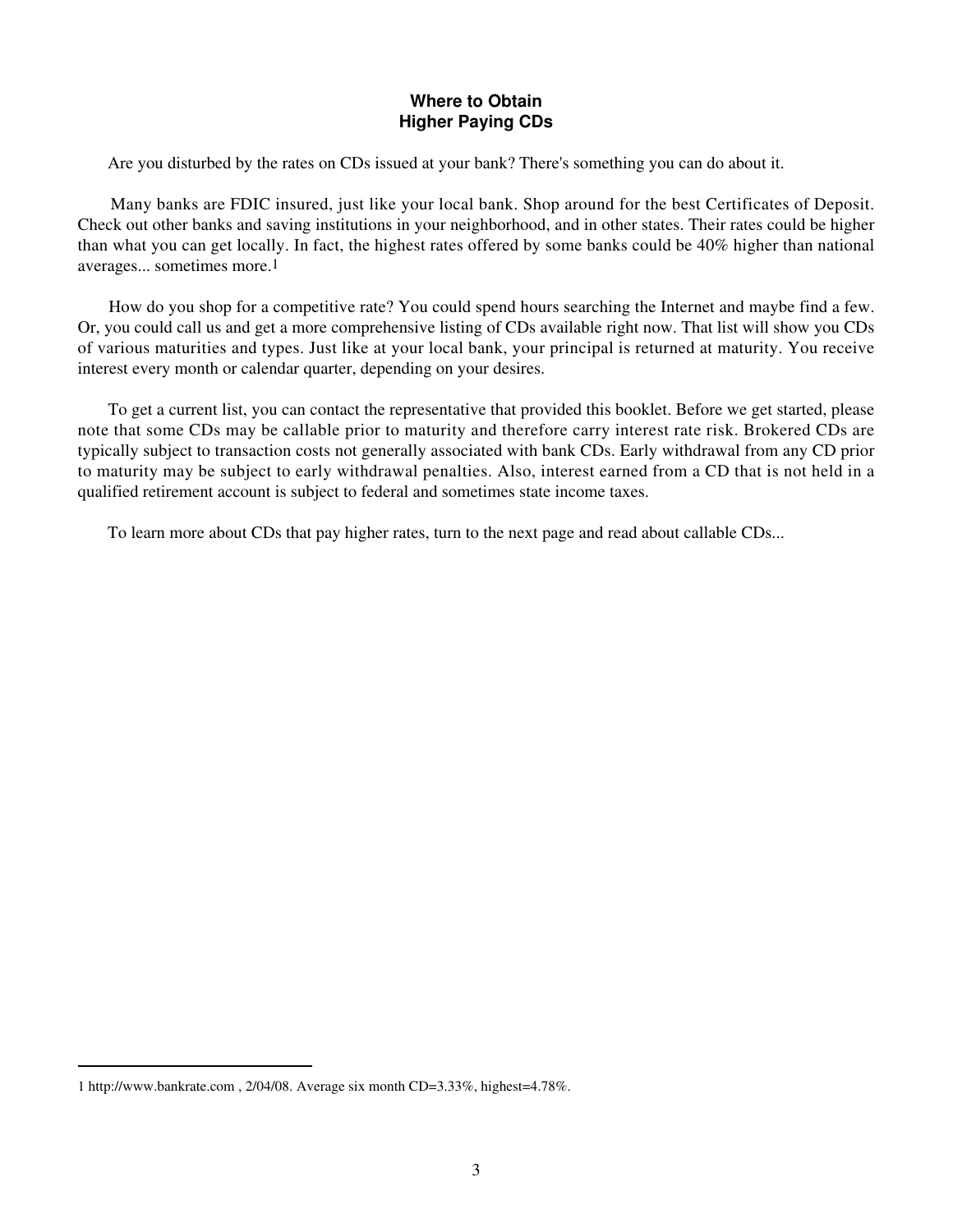## **Callable CDs**

 "Callable CDs" are a variety of CDs that often pay more than regular (non-callable) CDs. The Federal Deposit Insurance Corporation insurance, full principal repayment at maturity and above-average yields appeal to safety-conscious retirees looking for income.

 Although FDIC insured, they have features you must understand. Before you jump at the rate offered by some ad in the Sunday newspaper, here's what you need to know about the features offered:

## **High Rate:**

The higher rate could be temporary. Some callable CDs are callable after a year or two, which means you can get paid off and your high rate stops. Although your principal may still be insured by the FDIC, you may be required to find another place to invest your money which could subject your investment to interest rate risk. Although the bank could have the option to pay you back after one or two years, you do not have the same flexibility.

Banks offer callable CDs to shift interest-rate risk to the depositor. Because the depositor is taking on this interest-rate risk, a callable CD will have a higher yield than the same maturity CD without a call provision. The additional yield is partial compensation for the depositor accepting the interest-rate risk. They may have terms of 10 or 20 years. Therefore, these CDs are typically suitable for someone who does not need liquidity and wants higher returns than a non-callable CD and the safety afforded by the FDIC protection. Consider that earning more on your money could reduce the need for you to tap into your principal investments. If you buy such higher-paying CDs, it might be wise to keep other money for liquidity available in a money market account or bank account. Although money market accounts are typically considered to be safer than many equity investments, money-market shares are redeemable at net asset value, which may be more or less than original cost. An investment in a money market fund is not insured or guaranteed by the FDIC or any other government agency. Although money market funds seek to preserve the value of your investment at \$1.00 per share, it is possible to lose money by investing in such a fund.

#### **These callable CDs are suitable for:**

- People who want to protect their "core" principal that they never want to spend
- People who want to leave money for heirs
- People who need to safely maximize income
- People who have adequate liquid resources

#### **Take these precautions:**

 Someone may tell you that you can sell these CDs at any time. It is true that most banks will buy back the CD from you but it could be at a steep discount. With respect to principal repayment, the bank's obligation is to pay you back at maturity.

 You may be told that if you pass away before the CD matures, your heirs can "put" the CD back to the bank and get the principal. This offer however is dependent upon the bank having enough funds in the "put" pool. Your heirs will have priority but could wait to see cash.

Call for a free checklist to use before buying high rate or callable CDs.

Want to hear about a CD that allows you to participate in the movement of the market? Please give us a call.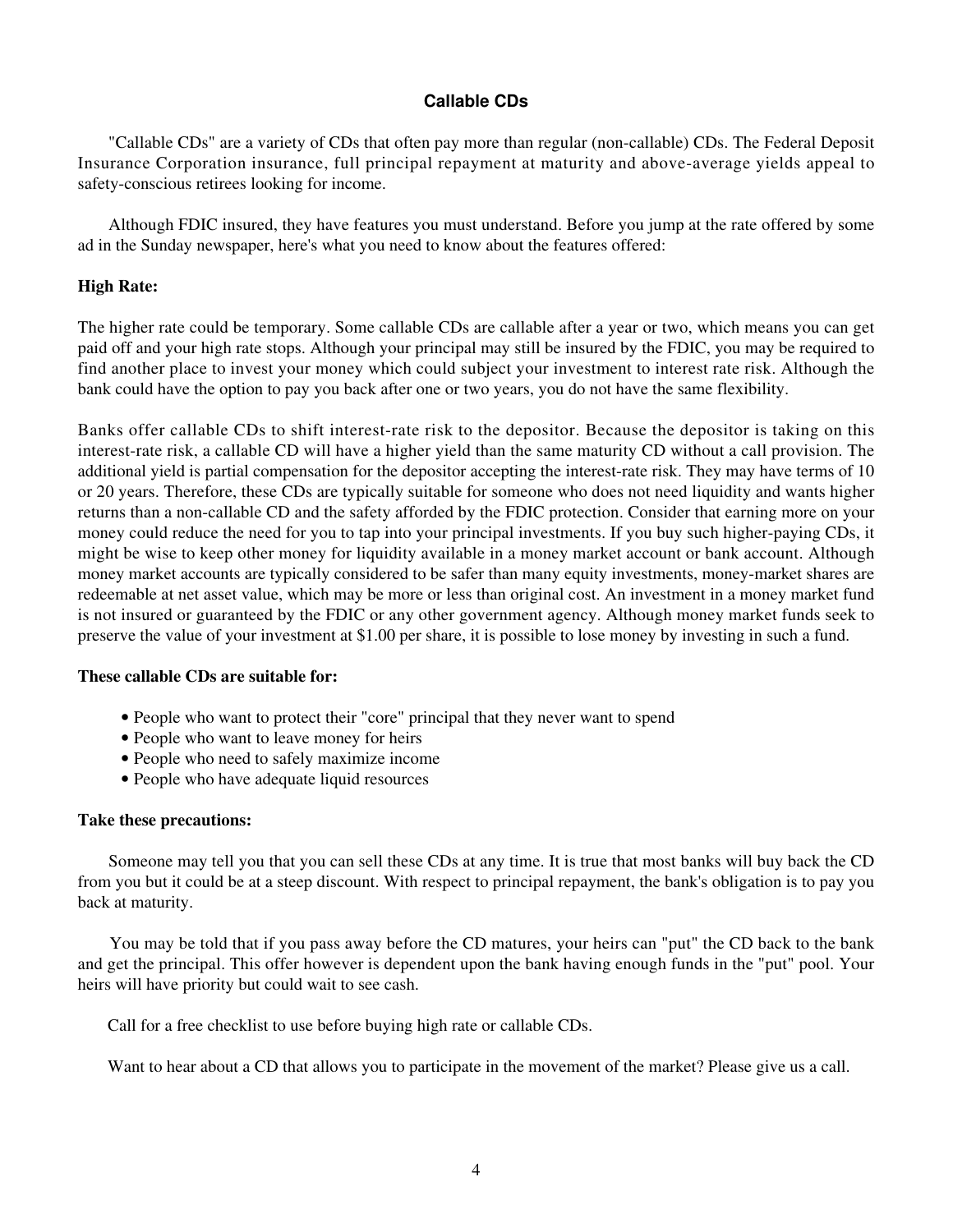### **Index-Linked CDs**

 These CDs pay interest based upon the overall performance of a stock market index, and your principal deposit is FDIC insured up to current limits. Here's an example of how one of these CDs work. Please note, however, that the various features of these CDs vary from company to company (e.g., maturity, interest rate determination, withdrawal penalties).

 Here's a hypothetical example. You make a deposit, say \$10,000. The CD has a 3.75 year maturity, non-callable. At the end of 3.75 years, you would receive your deposit back plus interest based upon the movement of a pre-selected stock market index, such as the S&P 500.2 Let's assume that the index increased 3% per calendar quarter over the next 3.75 years. In this hypothetical example, you would receive \$12,271 (interest rates are subject to change and your actual results will vary). Please note that this example is used for illustration purposes and is not a prediction of future market performance.

 The attractive feature of such CDs is that you could earn a higher amount of interest. However, you could earn zero if the stock market falls during the term of the CD. Your full deposit is always returned to you at maturity no matter what occurs in the stock market. Index-linked CDs are subject to early withdrawal penalties, and an investor is not guaranteed to receive 100% of his or her principal investment if funds are withdrawn prior to maturity. Also, an investor's right of early withdrawal can be limited to certain dates.

 Note that some varieties have a "cap" limiting the gain. For example, a 100% cap would mean that a \$10,000 CD would not provide more than \$20,000 no matter how large the gain in the index. Others may have a call feature allowing the issuing bank to redeem the CD before maturity at pre-stated prices.

 Yet others may have a "participation rate" where you partially participate in the index gain. For example, if the stock index rises by 100% and your participation rate is 50%, you enjoy only half of the market gain. All of these features are included in the descriptive materials. So read and understand them carefully before you invest.

 If you think that the stock market performs well over the long term, index-linked CDs could interest you. It's an opportunity to participate in potential market gains and to protect your principal from market losses. But some people may still opt for the traditional CD with its fixed payment of 3 to 5 % (Bankrate.com's national average rate for five year CD was 3.39% as of 2/04/08).

 If today's CD rates leave you yearning for a higher return with safety, index-linked CDs could be for you. Call the phone number on the last page of this booklet for some valuable information regarding these types of CDs.

<sup>2</sup> The S&P 500 is an unmanaged group of 500 widely-held securities considered to be representative of the stock market in general.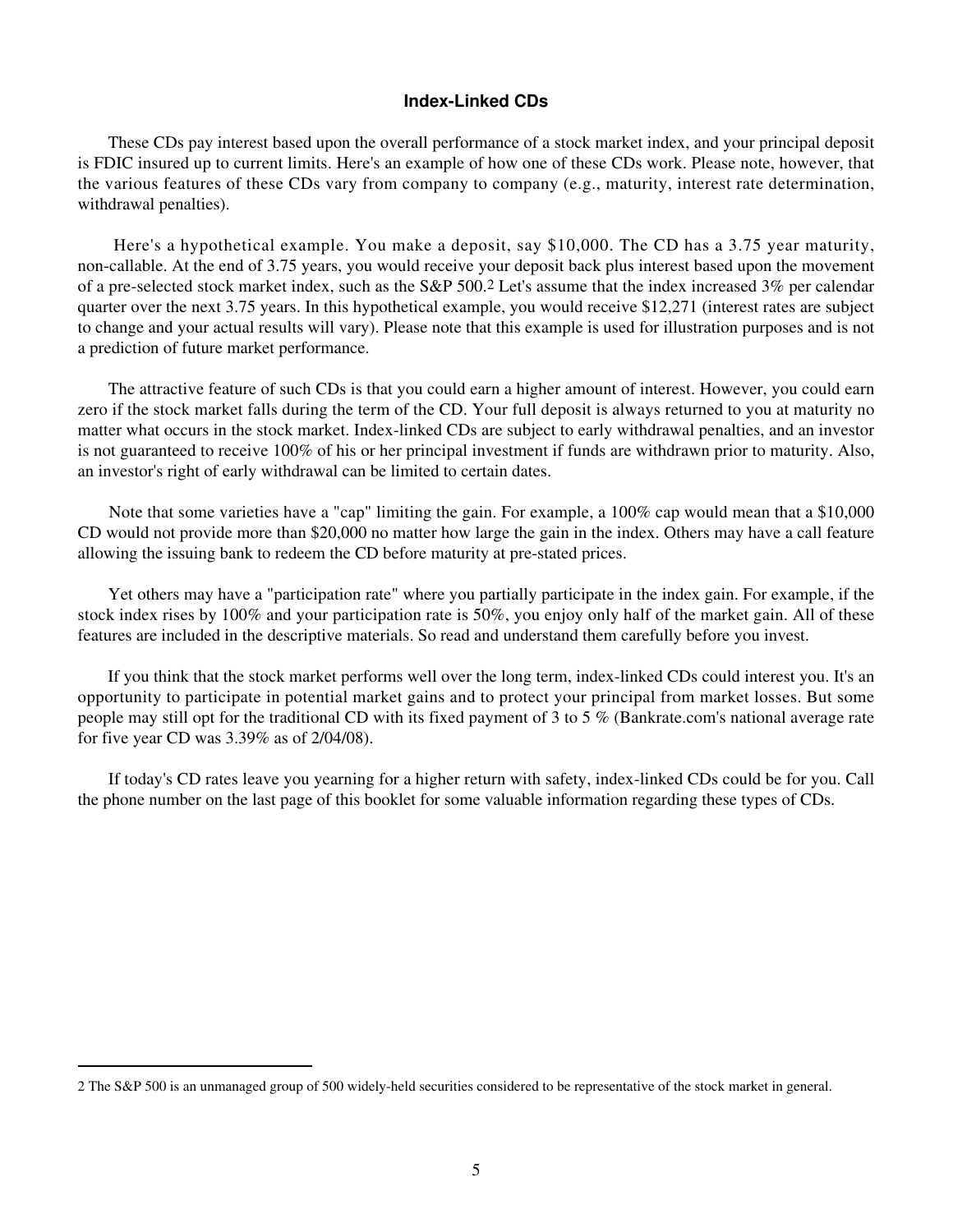## **FDIC Insurance - Do You Really Understand It?**

 Most people realize that their bank deposits are insured up to \$100,000 per person, per institution, now \$250,000 per institution through December 31, 2009. To ensure that all your accounts are fully insured, you could just spread your money among different banks. However, you can also keep accounts at the same banks and get several hundred thousands of dollars of insurance if your accounts are organized correctly.

 One strategy is to use trusts or "pay-on-death" designations. Accounts that have named beneficiaries are insured \$100,000 per named beneficiary. Here's an example of how two parents and one child can insure \$1.3 million of deposits using the correct designations on accounts:

| <b>Individual Account:</b>     |             |
|--------------------------------|-------------|
| Husband                        | \$250,000   |
| Wife                           | \$250,000   |
| Child                          | \$250,000   |
| <b>Joint Accounts:</b>         |             |
| Husband and Wife               | \$250,000   |
| Husband and Child              | \$250,000   |
| Wife and Child                 | \$250,000   |
| <b>Revocable Trusts:</b>       |             |
| Husband as a Trustee for Wife  | \$250,000   |
| Husband as a Trustee for Child | \$250,000   |
| Wife as a Trustee for Husband  | \$250,000   |
| Wife as a Trustee for Child    | \$250,000   |
| Child as a Trustee for Father  | \$250,000   |
| Child as a Trustee for Mother  | \$250,000   |
| Total                          | \$2,250,000 |

## **How a husband, wife and one child may have insured amounts totaling \$2,250,000**

- For each account owner with combined revocable trust deposit balances of \$1.25 million or less at a single bank, the maximum coverage will be determined by multiplying the number of different beneficiaries by \$250,000. (This will apply to the vast majority of revocable trust accounts.)
- For each account owner with combined revocable trust deposit balances of more than \$1.25 million and more than five named beneficiaries, coverage is the *greater* of \$1.25 million or, as before, the aggregate of all beneficiaries' proportional interests in the trust deposits, limited to \$250,000 per beneficiary.

 To make sure you have the protection you want, the representative providing this booklet will be happy to review your list of CDs and explain how to designate each account.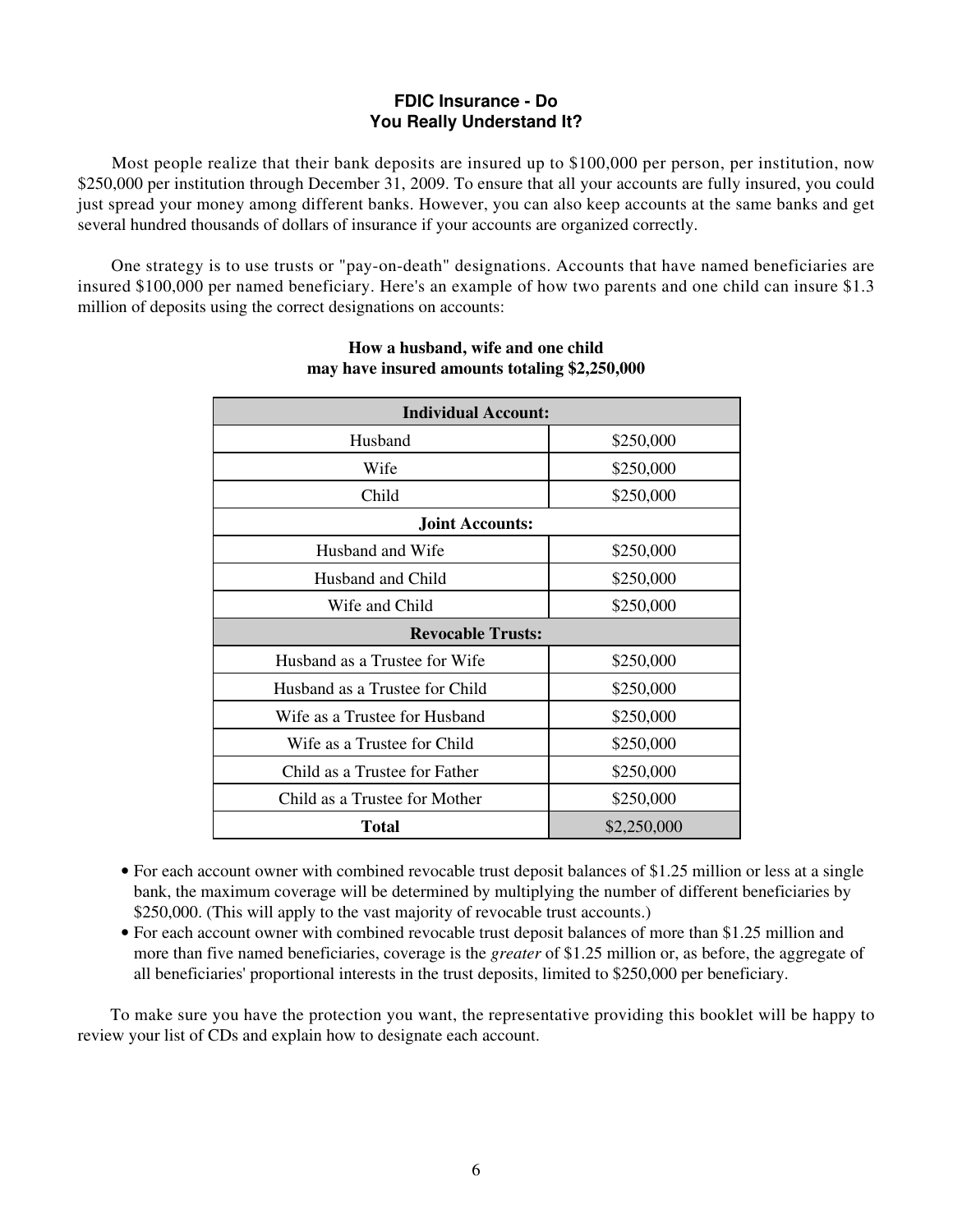## **Are Fixed Deferred Annuities a Good Alternative to CDs?**

 If you have accounts at banks, you may have been pitched on fixed deferred annuities as an alternative. But you need to understand the differences. Under the right circumstances annuities may in fact be a great way to get higher income, get a tax benefit and reduce or eliminate tax on your Social Security income. Let's explore the differences:

#### **Safety**

 Bank deposits are FDIC insured and annuities are not. Annuities are guaranteed by the claims-paying ability of the issuing insurance company. Therefore, select annuity companies that are at least "A" rated or higher. You can call for the current rating on any annuity you may now own or when considering such an investment in the future.

#### **Rate**

 Before investing, you should find out how long the rate will be effective, and what the guaranteed rate is after that. After all, some companies have a guaranteed rate of 0%.

 Annuities and CDs often pay comparable rates. On 3/6/09 Flagstar Bank of Michigan was offering a 5-year CD at 3.6% interest (www.bankrate.com). At the same time, at least one highly rated insurance company, American National, was offering a five-year fixed-rate annuity for 4.55% (Palladium MYG Annuity 5).3

#### **Term**

 Some people think that annuities force you to lock in your money. Annuities in fact come in terms from one year to 20 years and all terms in between. Of course, the term of the annuity or CD will typically affect the interest rate for the product. Even on a long-term annuity, you can cash it at any time. However, surrender charges and fees will apply. The amount of these surrender charges is typically based upon the time you have been invested in the annuity and these charges can last for 10 or more years in some cases.

 Some annuities apply surrender charges only to interest earned so you always get your principal returned. A common feature is the free withdrawal of 10% of the balance each year. This provides sufficient access to funds for many policyholders. At the end of the term, you can cash in the entire annuity or exchange it for a new annuity. Note that withdrawals from an annuity prior to age 59½ may be subject to income taxes and a 10% tax penalty on the withdrawn amount.

#### **Taxes**

 CDs can affect your taxes adversely because you pay tax even if you reinvest the income. Taxes on deferred annuities, however, are not paid until money is withdrawn. There is an additional tax benefit. Because deferred annuity interest is not included on your tax return, you may find that the tax on your Social Security income is reduced or eliminated.4 That's because your Social Security income is taxed only if your reportable income exceeds specific amounts.<sup>5</sup> Call for an article on saving Social Security taxes.

<sup>3</sup> Annuities and CDs alike tend to pay higher interest rates for products that are issued for longer maturities. The rates of these products can vary greatly among companies and banks.

<sup>4</sup> IRS Publication 17, 2007.

<sup>5</sup> This is not a comprehensive discussion of tax issues and you should consult a tax advisor.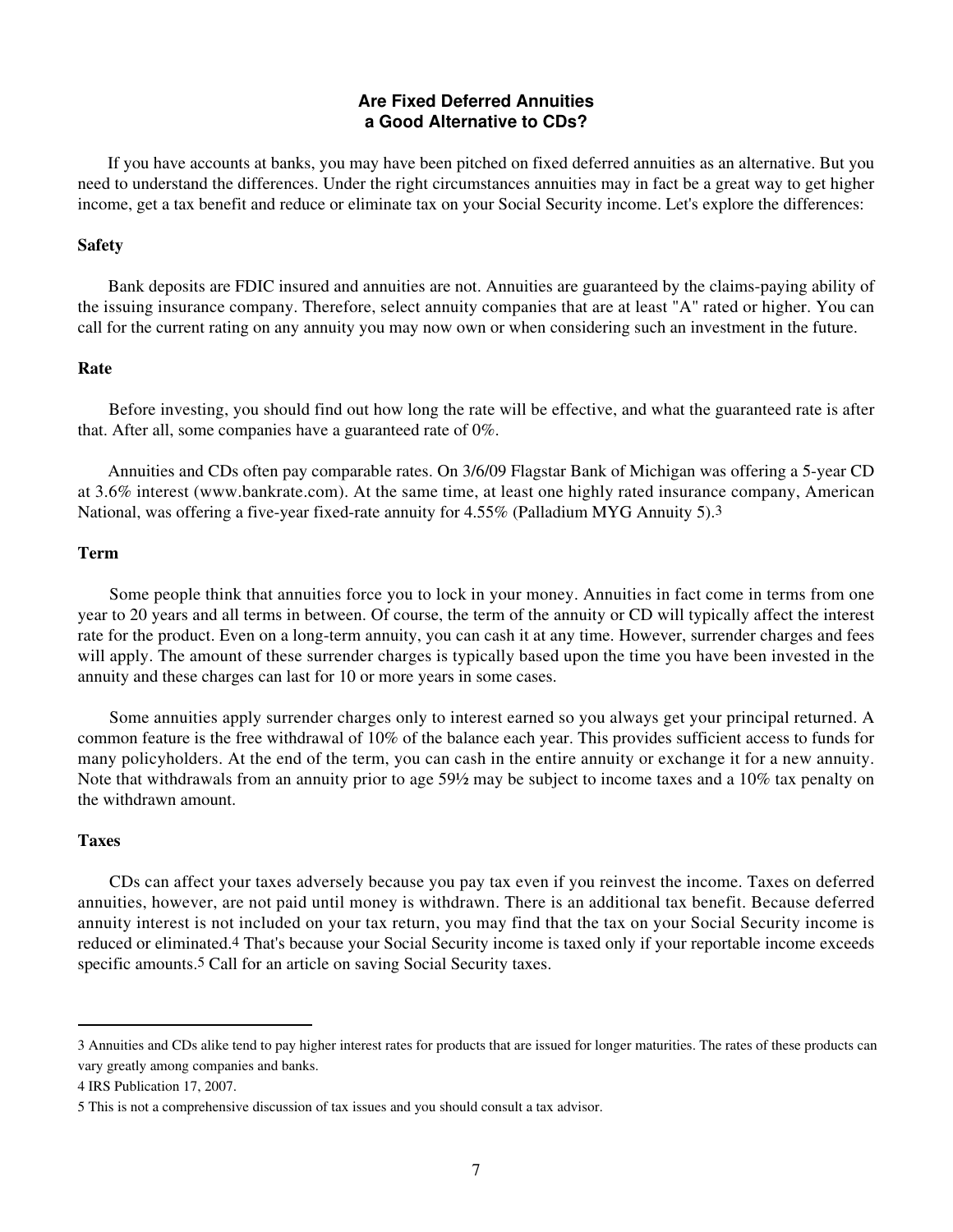Please also note that ordinary income taxes are paid on withdrawals from an annuity, and withdrawals prior to age 59½ are subject to an additional 10% income tax penalty.

#### **Lifetime Income**

 Annuities can be "annuitized" or converted for a fixed monthly income that you cannot outlive. You can obtain a monthly income for as long as you live (note that the annuity principal is surrendered in exchange for the lifetime income).

## **Index Annuities**

 Similar to the index-linked CDs described earlier, you can obtain fixed annuities that have their annual interest based upon increases in an established market index (e.g., S & P 500).6 Your principal is guaranteed by the claims-paying ability of the issuing insurance company when held to the maturity date.7 When the market declines, your principal is protected, less applicable fees and charges. When the market increases, you get a percentage of the increase in the market. Such annuities typically provide a minimum guaranteed return.

 Annuities may be an alternative to CDs but understand the above differences before you invest. If someone has suggested an annuity, call for a second opinion. Equity indexed annuities are long-term investments subject to possible surrender charges and 10% IRS early withdrawal penalty prior to age 59½. **Please note the application of surrender charges could result in a loss of principal, the minimum guaranteed return may be 0%, and investment return based on market increases may be capped. The guaranteed account value of an equity-index annuity only applies if the annuity is held until the end of the contract term and that loss of principal is possible if the annuity is surrendered before the end of the contract term. Equity-index annuities are not FDIC insured, unlike index-linked CDs.**

<sup>6</sup> The S&P 500 is an unmanaged group of 500 widely-held securities considered to be representative of the stock market in general.

<sup>7</sup> Note that withdrawals prior to maturity may not participate in growth of the S&P 500 and may incur surrender charges.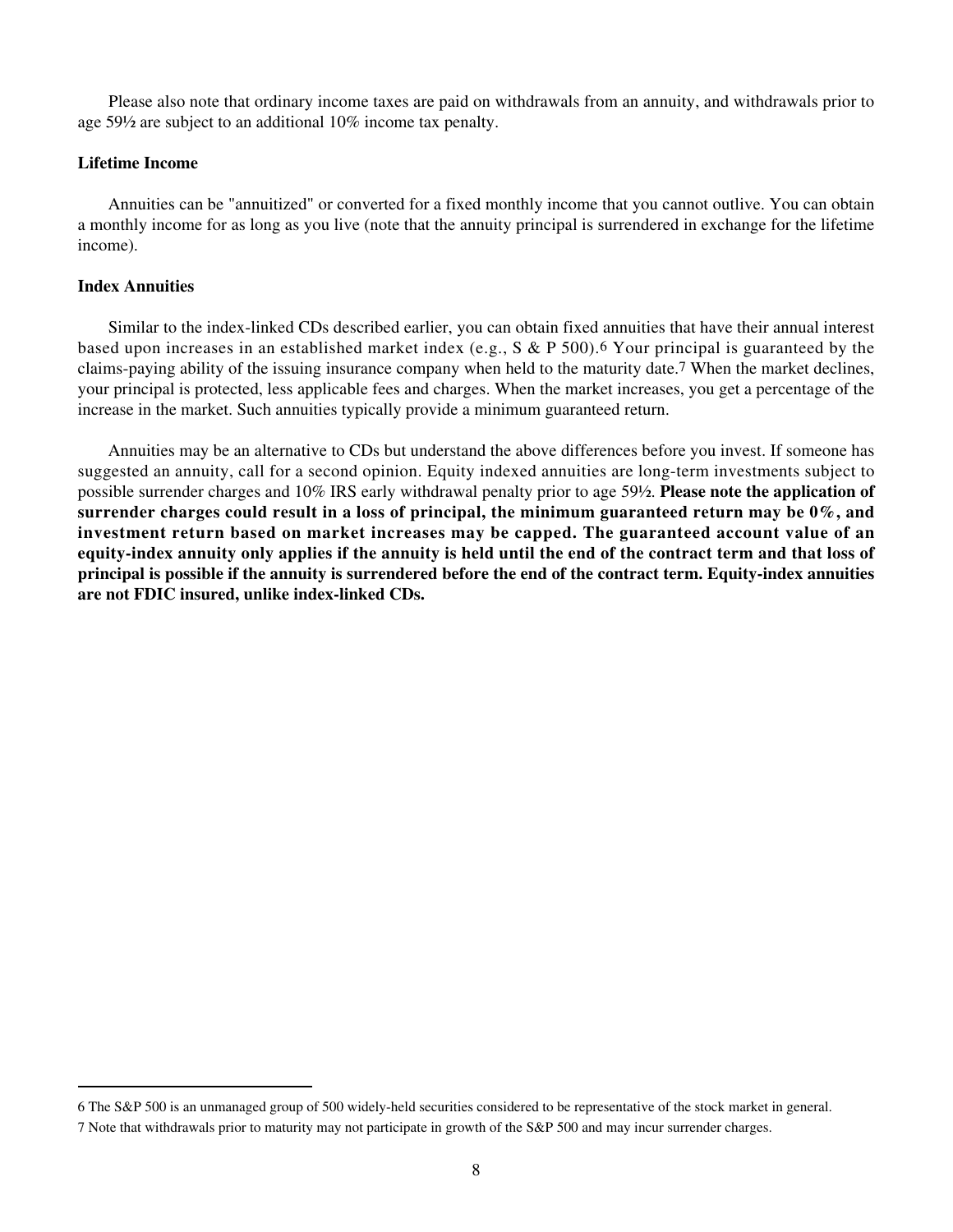## **Are Your CDs Titled Correctly?**

 CDs are a popular investment among retirees because of CD safety. But some people do not give adequate attention to how the CD is titled and this can create problems.

 If you register the CD in your own name, it will need to be probated before your heirs can get it. That could be a delay of months. To avoid probate, some seniors register their CD as joint tenants with their children. However, did you know that by including their names as joint tenants, you could expose the CD to claims of your children's creditors?

 For example, let's assume your son is a building contractor. One of his buildings falls down and someone is killed. He gets sued for limits exceeding his insurance and his assets are attached **including your CD**! You then have to prove that the CD was your money and incur legal expenses to protect your CD. Therefore, consider not listing other people as joint tenants unless absolutely necessary.

 An alternative approach is to name them as "pay-on-death" beneficiaries. With this designation, the CD becomes immediately available (upon proof of identity) to those beneficiaries named upon death of the account holder.

 Another alternative is to have a living trust and have it own the CD. This also avoids probate and can allow you to place further restrictions such as distribution of only a portion of the funds annually.

Titling of the CD also affects how much of the CD is insured as explained earlier in this booklet.

 Even simple investments can often require more complete understanding. Please call if you have any questions about CDs or other income alternatives.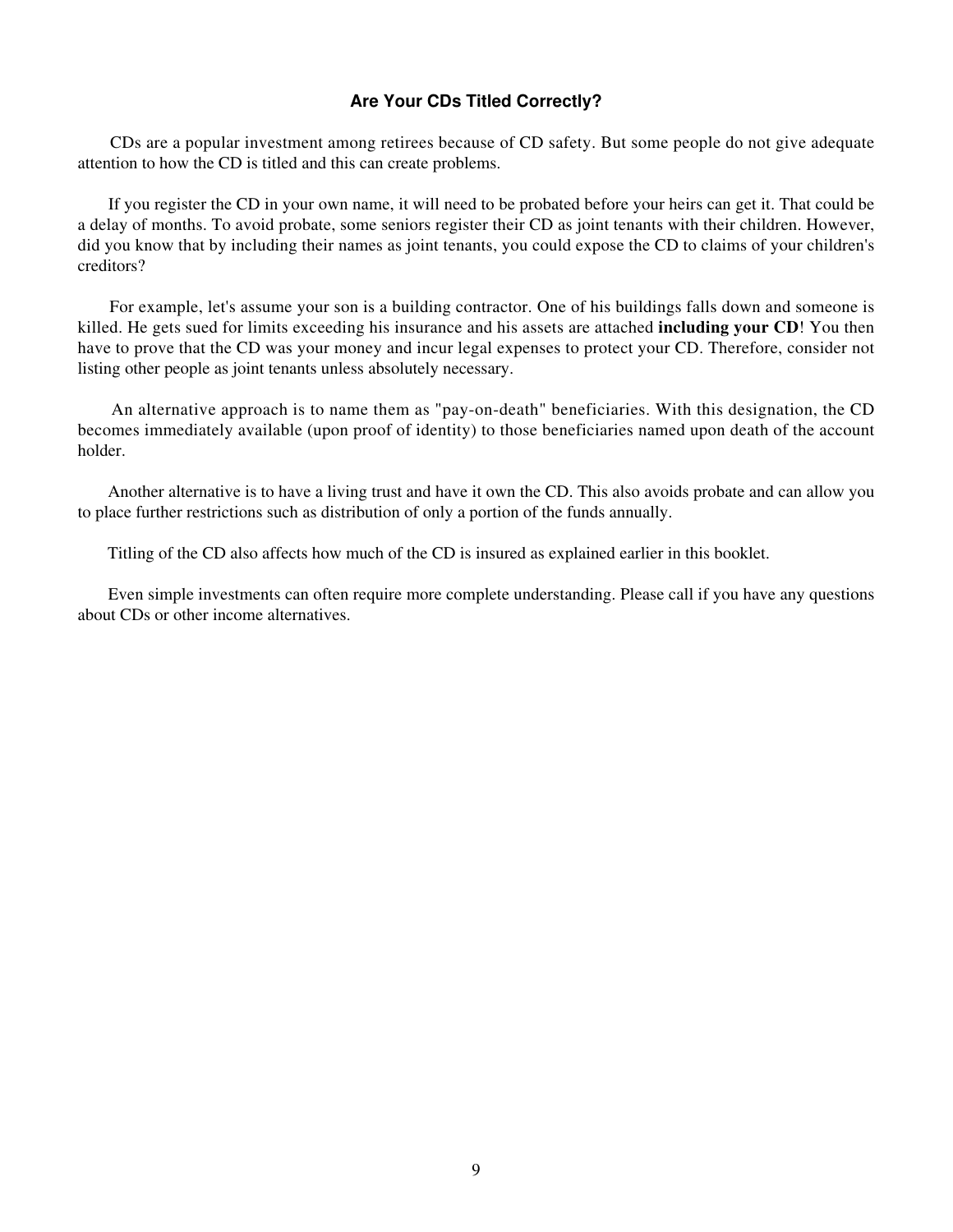## **About Jessie B Jarmon**



Jessie Jarmon is a well known expert in life, health and annuity insurance. After retiring from the US Army in 1993 he has been working to help the public protect and build their asset. Mr. Jarmon graduated form Park Univeristy with a Bachelor of Science Degree in Management/Health Care. His practice focus on helping people reach their financial goals.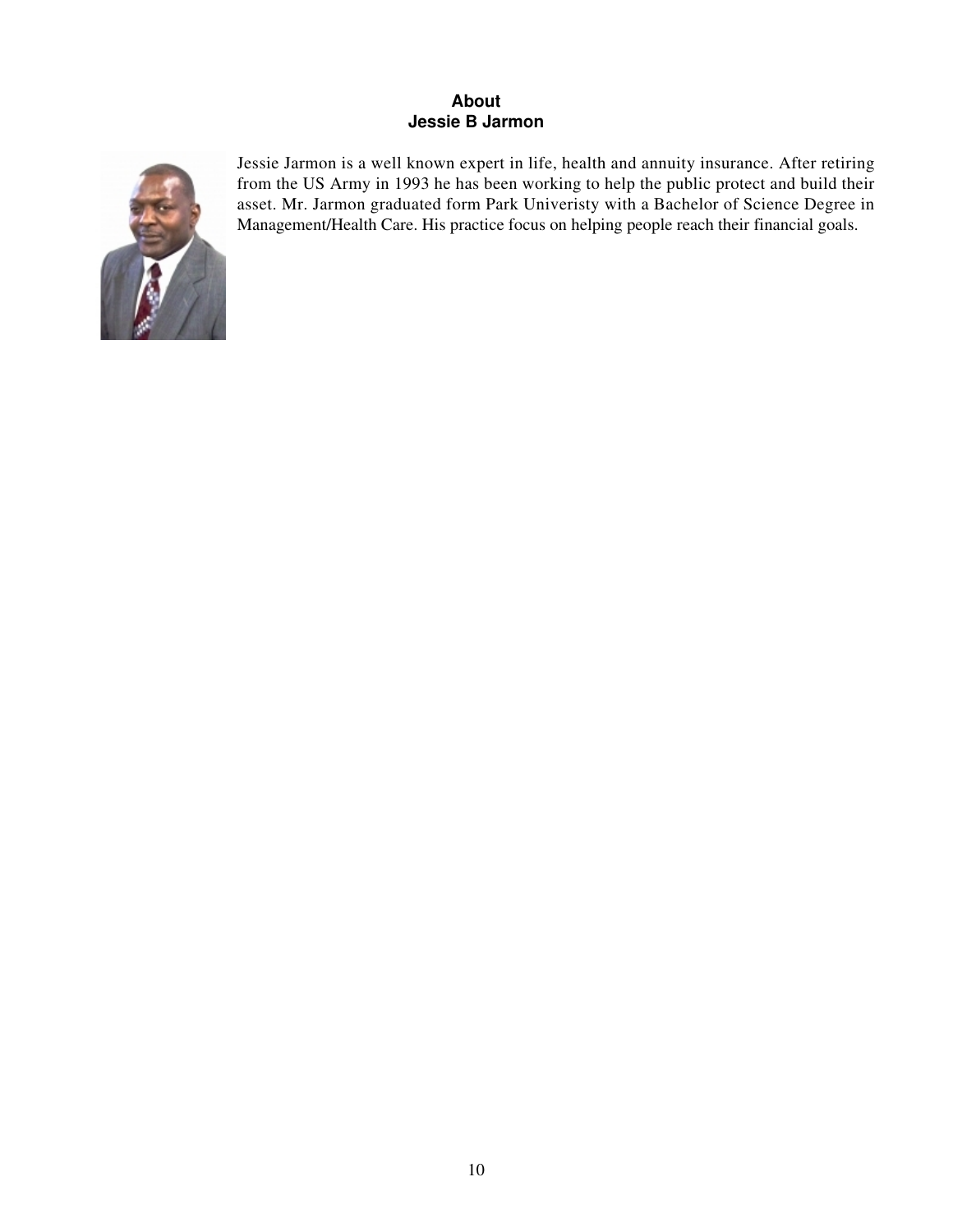## **About TheSettleBucksGroup**

 TheSettleBucksGroup (TSBG) is a life, health and annuity Insurance Agency. TSBG portfolio of financial products will help you meet your long and short term financial goals. Our advice is what's best for you. Building lifelong relationship is TSBG commitment based on honesty, prompt service and results. We entrust in carrier's that are competitive and A.M. Best & Company A+. Let us help.

- **Estate Planning** Includes assistance with living trust and elimination of estate taxes
- **College Expenses** investing in higher education
- **Retirement** investing in retirement plans
- **Small Business** Buy sell agreements, key employee's insurance and work site insurance
- **Health Insurance** Medical, Medicare Advantage/Supplement, Long-Term Care (LTC), Dental and Vision
- **Tax-Sheltered Annuities** Fixed and or indexed

**Phone today with questions or to see if we can help you. There is no charge for an initial meeting.**

## Jessie B Jarmon

## **Financial Adviser**

**TheSettleBucksGroup** 361 Dark Branch Road Kenansville, NC 28349 910-441-9373